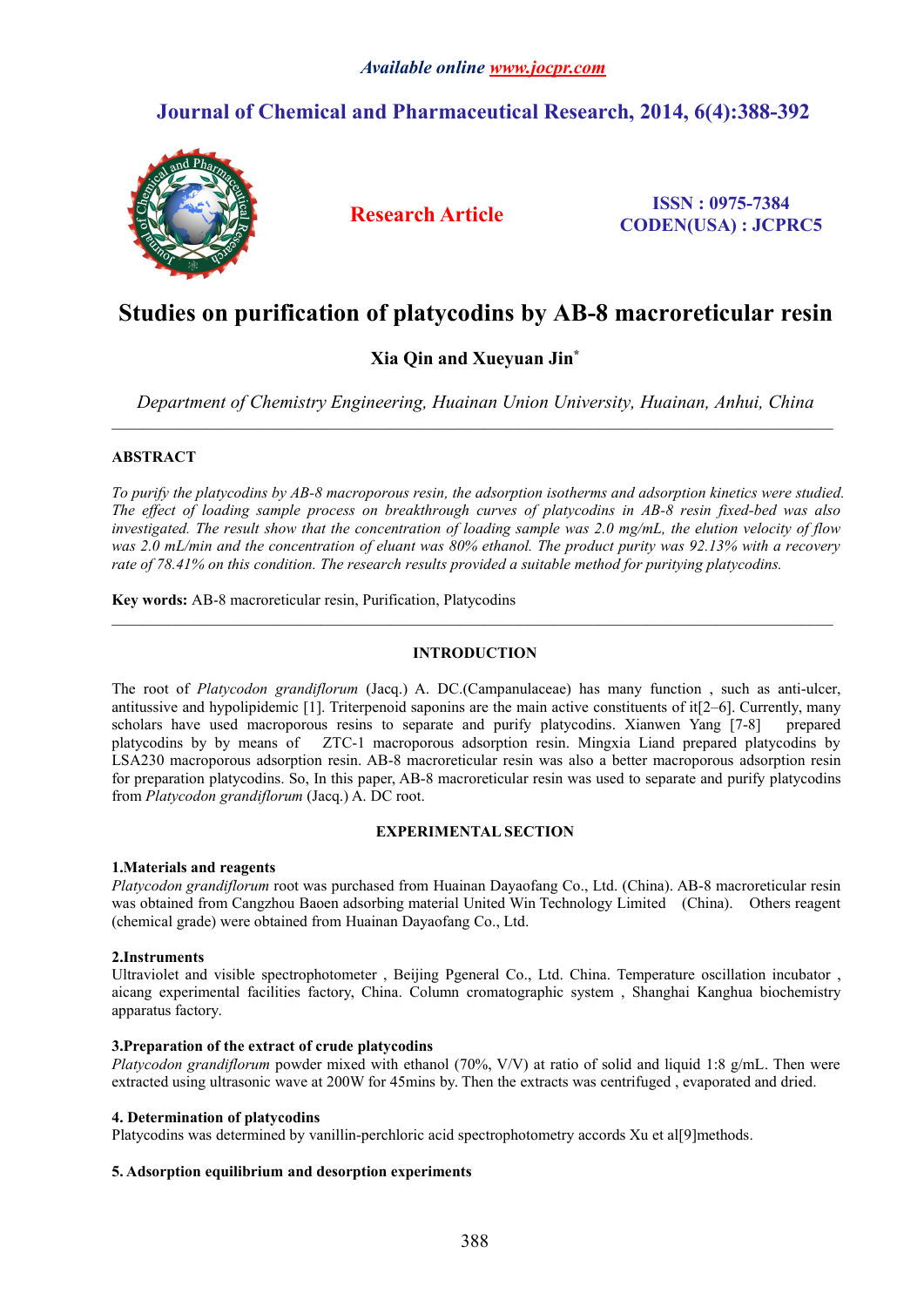Extracts solution with certain platycodins concentration mixed with resins, shaking at 25±1 ℃, 150 r/min for 24h to establish equilibrium. Then the amount of platycodins left in the solution was analyzed using spectrophotometer at 475 nm. The similar experiments were performed at various temperatures (20 ℃, 30 ℃, 40  $°C$ ). The adsorption capacity and adsorption ratio of the resins,  $Q_1(mg/g)$  and  $E_1(\%)$ , respectively, were calculated according to

*\_\_\_\_\_\_\_\_\_\_\_\_\_\_\_\_\_\_\_\_\_\_\_\_\_\_\_\_\_\_\_\_\_\_\_\_\_\_\_\_\_\_\_\_\_\_\_\_\_\_\_\_\_\_\_\_\_\_\_\_\_\_\_\_\_\_\_\_\_\_\_\_\_\_\_\_\_\_*

$$
Q_1 = \frac{C_0 V_0 - C_1 V_1}{W} \qquad E_1(^{9}o) = \frac{C_0 V_0 - C_1 V_1}{C_0 V_0} \times 100\%
$$

where  $C_0$  and  $C_1$  were the initial and equilibrium liquid-phase concentrations (mg/mL), respectively,  $V_0$  and  $V_1$  were the volume of the initial and after adsorption solution (mL) , respectively, and W was the weight of wet resins (g).

After finishing adsorption equilibrium, the appropriate volume of 70% ethanol was added to the adsorbents, shaking the solution at 25±1 ℃ for 24 h, and measuring the desorption concentration in the solution. The desorption capacity and desorption ratio of the rein,  $O_2$  (mg/g) and E2(%), respectively, were calculated according to

$$
Q_2 = \frac{C_2 V_2}{W} \qquad E_2(^{96}) = \frac{C_2 V_2}{C_0 V_0 - C_1 V_1} \times 100\%
$$

where  $C_2$  was the platycodin desorption solution concentration (mg/mL), and  $V_2$  was the volume of desorption solution (mL).

#### **6. Fixed-bed adsorption and desorption**

Adsorption breakthrough curve was determined by fixed-bed experiments using a glass column packed with resin particles. The velocity of flow was regulated by a precision pump. The solution was introduced downward into the column. Desorption of platycodins from the sorbents was performed using ethanol with different concentrations. Samples were withdrawn from the effluent line and analyzed by the spectrophotometer at 475 nm.

#### **RESULTS AND DISCUSSION**

### **1. Static adsorption dynamics ofplatycodins in aqueous solution**

Fig.1 displays the adsorption dynamic curve of platycodin adsorbed onto AB-8 macroreticular resin at different temperatures, and the required time from the beginning to the equilibrium is about 300 min. The Lagergren rate equation ln(qe-q)=lnqe-kt and Bangham rate equation q=kt/m are employed to fit the adsorption dynamic data. Where q is the adsorption capacity of platycodins at the contact time t  $(mg/g)$ , k is adsorption rate constant  $[g/(mg,$ min)], and m is constant, respectively.

The fitted results (Tab.1) indicate that the adsorption obey the pseudo-first-order rate equation Lagergren. The pseudo-first-order rate equation means that the reaction rate is only in relation to the simple equation of the substantial concentration. In the adsorption process, the adsorption takes place in the solid/liquid surface. The liquid phase is the platycodins solution, and the solid phase is the AB-8 macroreticular resin. The fitted results imply that the adsorption has something to do with the liquid phase solution.



**Fig.1 Static adsorption dynamic curve Tab.1** The fitting results of kinetic equations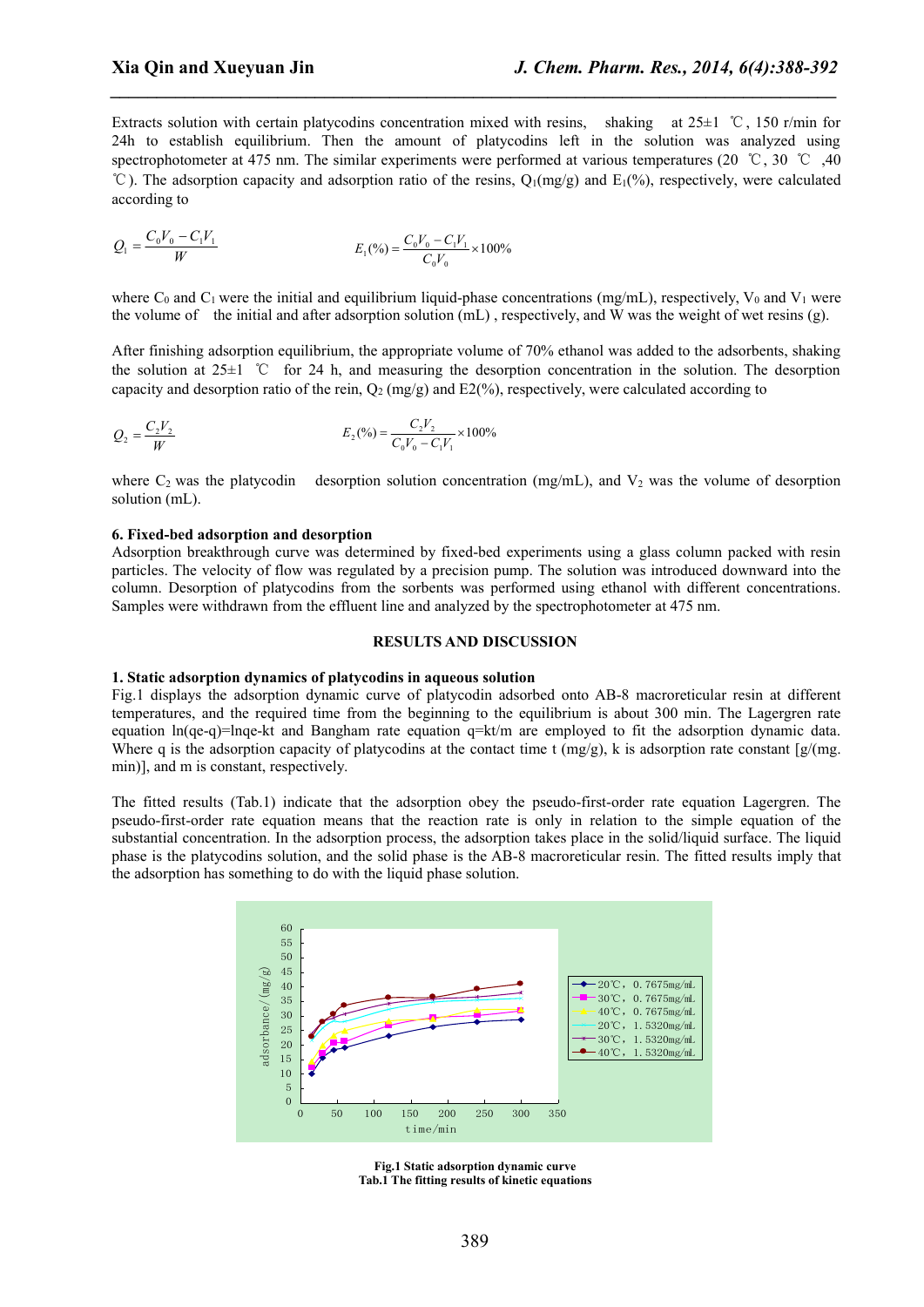|      |          | Lagergren equation |                | Bangham equation |                |
|------|----------|--------------------|----------------|------------------|----------------|
| T(K) | C(mg/mL) | $k(min^{-1})$      | $\mathbb{R}^2$ | $k(min^{-1})$    | $\mathbb{R}^2$ |
| 293  | 0.7675   | 0.0137             | 0.9788         | 5.5134           | 0.9709         |
| 303  | 0.7675   | 0.0117             | 0.9884         | 6.69             | 0.9716         |
| 313  | 0.7675   | 0.0209             | 0.9731         | 9.194            | 0.9431         |
| 293  | 1.532    | 0.0139             | 0.9796         | 14.6342          | 0.9762         |
| 303  | 1.532    | 0.0145             | 0.9871         | 16.7725          | 0.9866         |
| 313  | 1.532    | 0.0197             | 0.9587         | 15.7057          | 0.9532         |

*\_\_\_\_\_\_\_\_\_\_\_\_\_\_\_\_\_\_\_\_\_\_\_\_\_\_\_\_\_\_\_\_\_\_\_\_\_\_\_\_\_\_\_\_\_\_\_\_\_\_\_\_\_\_\_\_\_\_\_\_\_\_\_\_\_\_\_\_\_\_\_\_\_\_\_\_\_\_*

# **2. The adsorption isotherms ofplatycodins on AB-8 resin**

Fig.2 shows that equilibrium adsorption capacity for platycodins increase by equilibrium concentration increasing. Based on isothermal adsorption models[10, 11] of Freundlich  $\ln q_e = \ln K_f + 1/n \ln C_e$  (n describes changing trend of isotherms, K<sub>f</sub> reflectes adsorption quantity) and Langmuir  $1/q_e=1/q_m+1/K_LC_e$  ( $q_m$  is single molecular layer saturated absorption, K<sup>L</sup> is adsorption coefficient), the adsorption isotherms of platycodins are fitted. From Tab.2, it can be perceived Freundlich model is more appropriate than Langmuir model.

|      | Langmuir model |         |                | Freundlich model |         |                |  |
|------|----------------|---------|----------------|------------------|---------|----------------|--|
| T(K) | qm             | Ki      | $\mathsf{R}^2$ |                  | 1/n     | $\mathsf{R}^2$ |  |
| 293  | 34.83148       | 2.4539  | 0.9987         | 24 41727         | 0.34415 | 0.9607         |  |
| 303  | 34.07549       | 2.99262 | 0.9979         | 23.10461         | 0.40276 | 0.9722         |  |
| 313  | 32.2449        | 2.11646 | 0.9967         | 21.45446         | 0.442   | 0.9898         |  |



**Fig.2 The adsorption isotherms**



**Fig.3 The adsorption breakthrough curve of AB-8 resin**

#### **3. The breakthrough curve of AB-8 resin**

Fig.3 shows a typical concentration history of the effluent for a fixed-bed adsorption. The breakthrough volume for 0.12 mg/mL exit platycodins concentration is calculated to be 1BV, for 2.5 mL/min flow rate for an inlet platycodins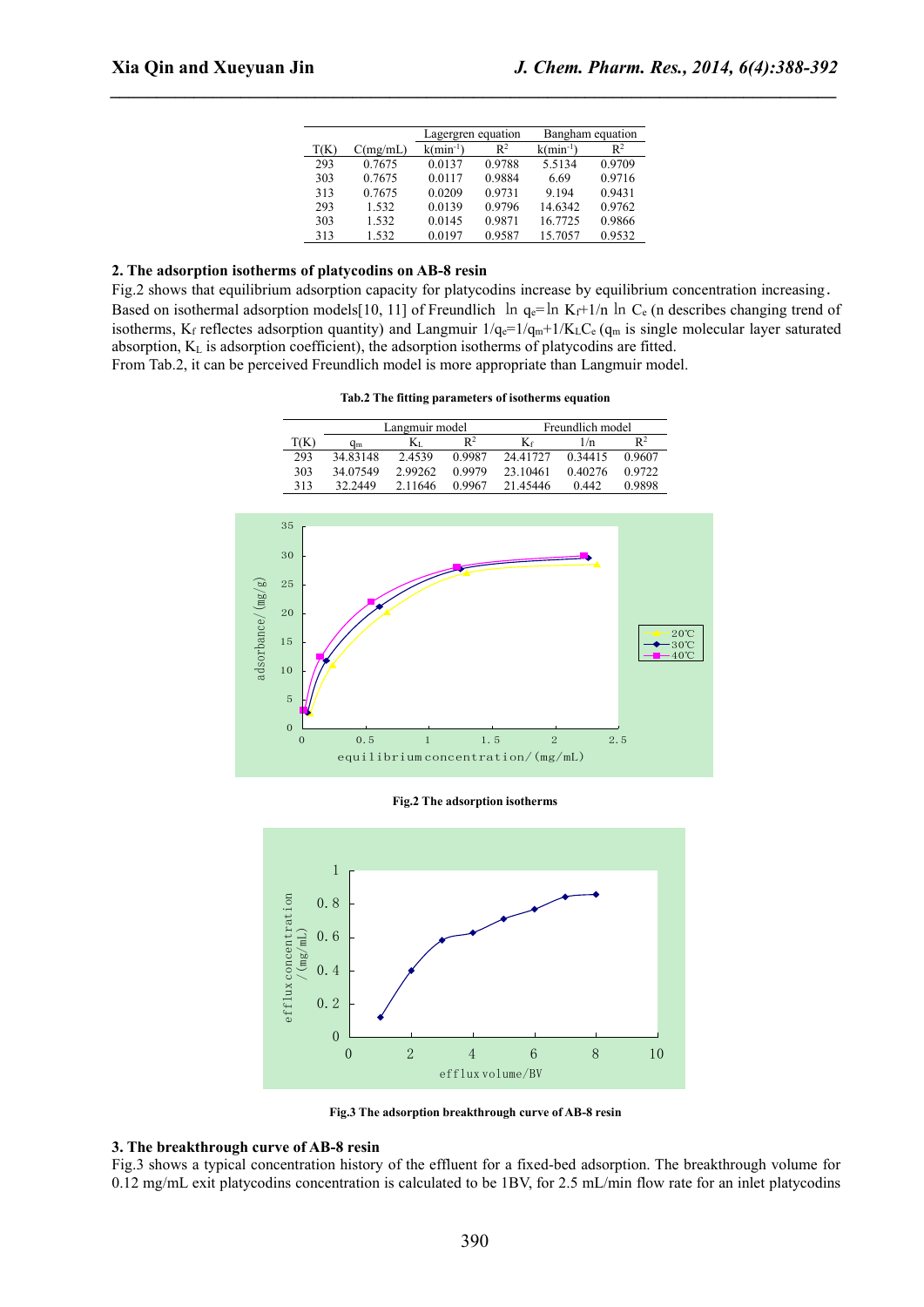concentration of 2.5 mg/mL. The concentration of platycodins solution is stable with 7BV effluent volume. The saturated adsorption is obtained to be 213.75 mg, and the dynamic adsorption capacity is calculated to be 28.5 mg/mL.

*\_\_\_\_\_\_\_\_\_\_\_\_\_\_\_\_\_\_\_\_\_\_\_\_\_\_\_\_\_\_\_\_\_\_\_\_\_\_\_\_\_\_\_\_\_\_\_\_\_\_\_\_\_\_\_\_\_\_\_\_\_\_\_\_\_\_\_\_\_\_\_\_\_\_\_\_\_\_*

#### **4. Effect of loading concentration on adsorption results**

Effect of loading concentration on adsorption rate was in fig.4. The results show original concentration of platycodins aqueous solution affects adsorption quantity. The adsorption quantity changes with original concentration. With the original concentration increasing, the adsorption rate of platycodins by macroreticular resin increases, when the concentration is up to 2.0 mg/mL, the adsorption rate is at its maximum. However, the adsorption rate is on a declining curve with a continuous augment of original concentration, Maybe there is a leak in the resin column leading to a fall in handling capacity of sample. So we take  $2.0 \text{mg/mL}$  as the optimum concentration.



**Fig.4 Effect of loading concentration on adsorption rate**

#### **5. The desorbent and design of the elution curve**

In this study,80% ethanol is used as a desorbent for platycodins. Fig.5 shows us flow rate on the desorption behavior. The elution peak is getting narrower and narrower with increasing elution rate, which implies the separating effect is obvious. Yet too quick elution rate results in waste of ethanol. So 2.0 mL/min flow rate is taken to carry the following experiments.



**Fig.9 Effect of elution rate on the elution curve**

# **6. Demonstration experiment**

The resin column is loaded for 2.5 mL/min flow rate for an inlet platycodins concentration of 2.5mg/mL and is eluted by 8BV aqua destillata after equilibration to remove redundant platycodins and other hydrosoluble impurities, then the ethanol of 80% is used as eluent to elute the resin for 2.0 mL/min flow rate. The effluent is collected, evaporated, concentrated and dried to powder of platycodins. Finally, we obtain the platycodins product with the purity of 92.13% and the recovery of 78.41%, which shows it is feasible to use the purification technology.

#### **CONCLUSION**